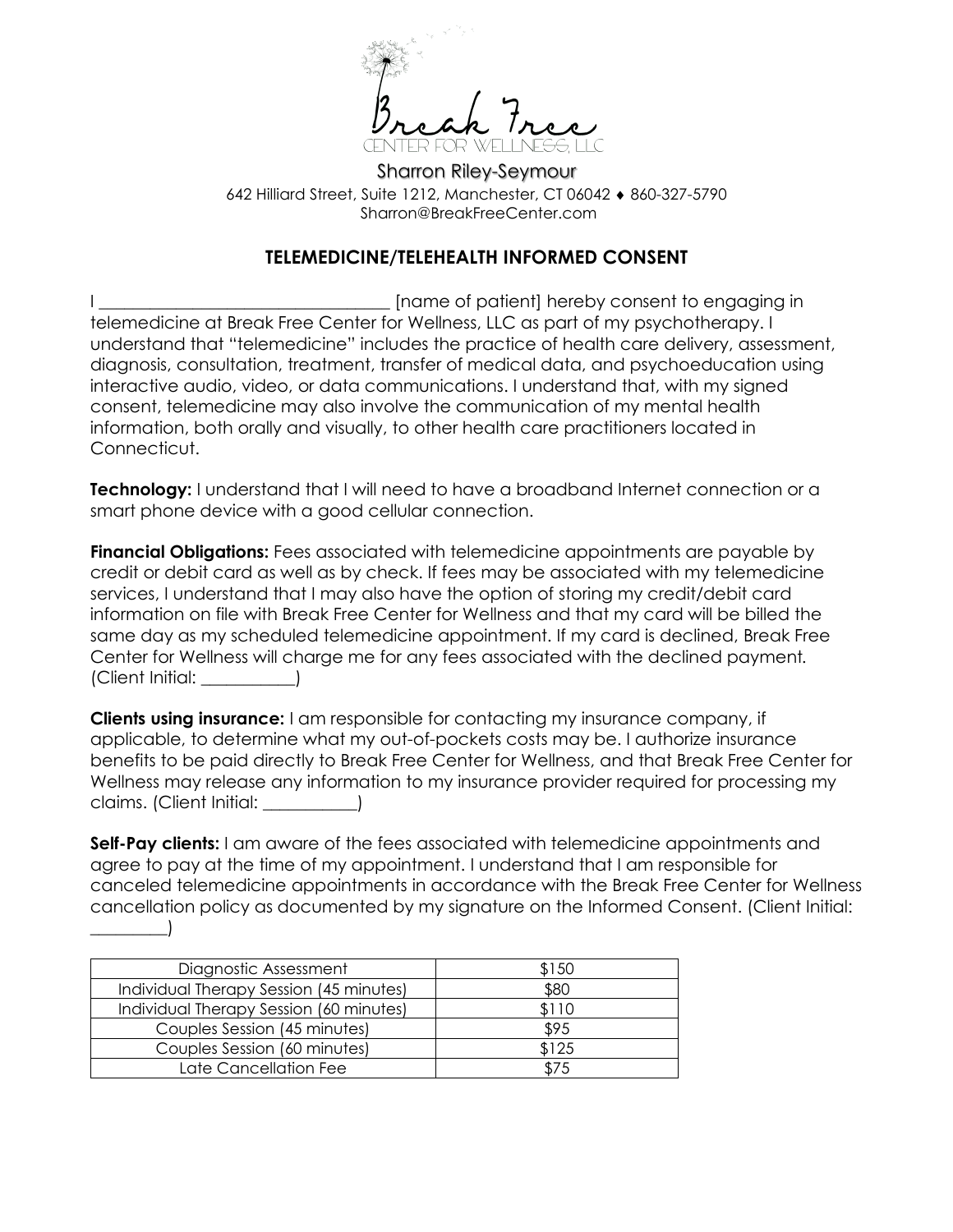I understand that using the Telemedicine platform allows access to mental health services that might not otherwise be available to me due to my mental health, and/or my physical, resource, or geographic limitations.

**Scheduling:** I understand that scheduling is conducted through Break Free Center for Wellness and is based on their normal business hours. Telemedicine appointments are considered outpatient services and not intended as a substitute for emergency or crisis services. Crisis or mental health emergencies should be directed to the local county crisis line or by dialing 911.

**Video/Audio Recording:** As a general practice Break Free Center for Wellness DOES NOT record Telemedicine sessions without prior permission.

**Confidentiality:** The laws that protect the confidentiality of my medical information also apply to telemedicine. As such, I understand that the information disclosed by me during the course of my therapy is generally confidential. However, there are both mandatory and permissive exceptions to confidentiality including, but not limited to: reporting child, elder, and dependent adult abuse; expressed threats of violence towards an ascertainable victim; and where I make my mental or emotional state an issue in a legal proceeding. Break Free Center for Wellness's Telemedicine platform is HIPAA compliant to protect my privacy and confidentiality. This is further explained in the Informed Consent, which I have signed.

## **I understand that I have the following rights with respect to telemedicine:**

1. I have the right to withdraw my consent at any time.

2. I understand that there are risks and consequences associated with telemedicine including, but not limited to the possibility, despite reasonable efforts on the part of my counselor, that the transmission of my medical information could be disrupted or distorted by technical failures. In addition, I understand that telemedicine-based services and care may not be as complete as face-to-face services. I also understand that if my counselor believes I would be better served by another form of psychotherapeutic services (e.g. face-to-face services) I will be referred to a counselor who can provide such services in my geographic area.

3. I understand that I may benefit from telemedicine but that results cannot be guaranteed or assured.

4. I understand that Break Free Center for Wellness may not provide telemedicine services to me if I am outside of the State of Connecticut, and I understand that I may access telemedicine services from Break Free Center for Wellness from within the State of Connecticut only.

5. I understand that I have a right to access my mental health information and copies of medical records in accordance with Connecticut state law.

I have read and understand the information provided above. I have discussed it with my counselor, and all of my questions have been answered to my satisfaction. My signature below indicates my informed and willful consent to treatment using this platform.

Client Signature Date Date Date